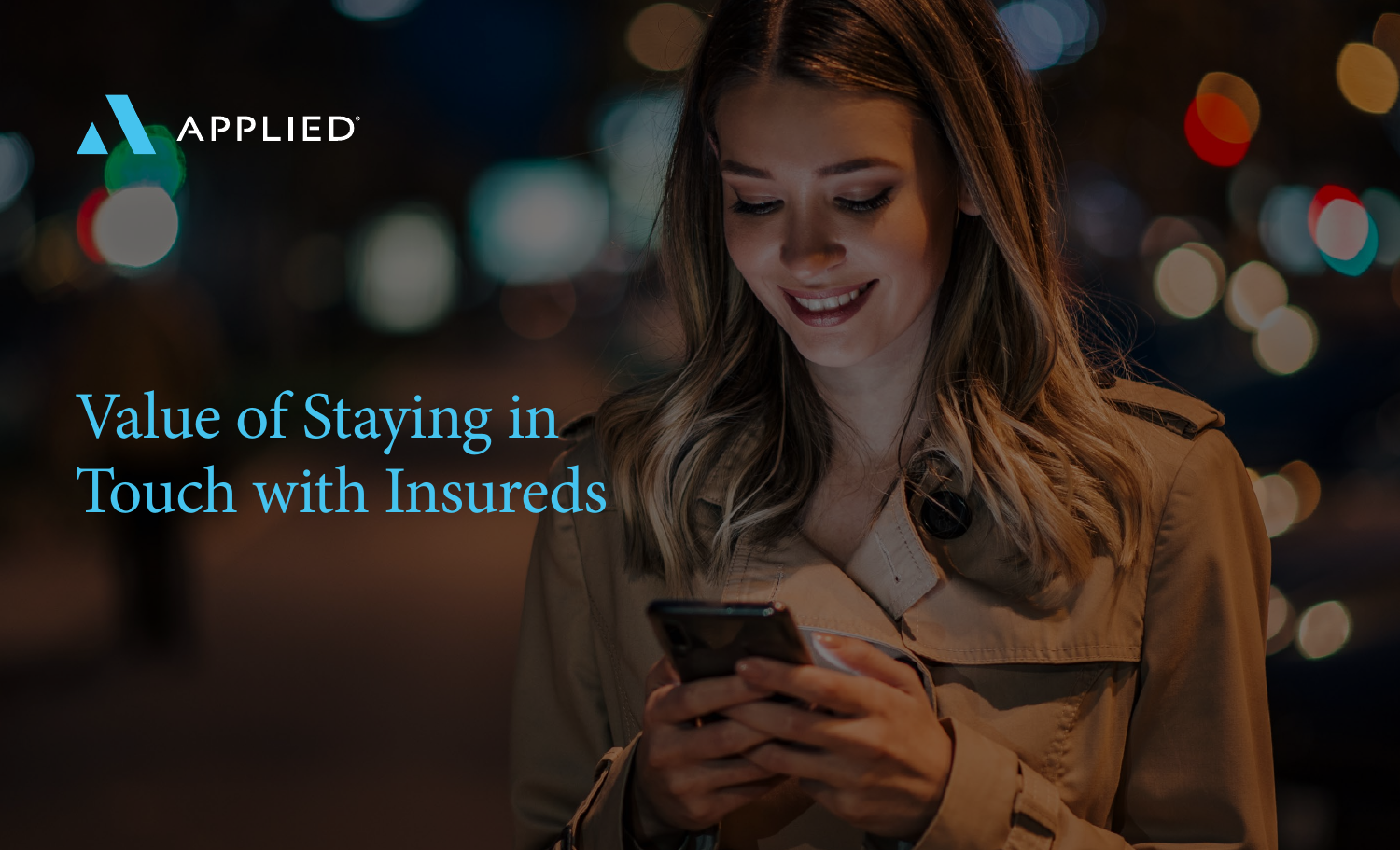### Introduction

### **Would you feel important if a friend or family member only communicated with you when they needed something?**

Of course not. Healthy relationships benefit both parties and engender mutual respect and trust. To foster such a relationship, open and frequent communication is essential. If you are wondering, what does this have to do with running your brokerage – it has everything to do with it. You know better than anyone that insurance is a relationship business. By staying in touch with insureds on a frequent basis, you establish greater client trust and loyalty that is truly invaluable to your business.

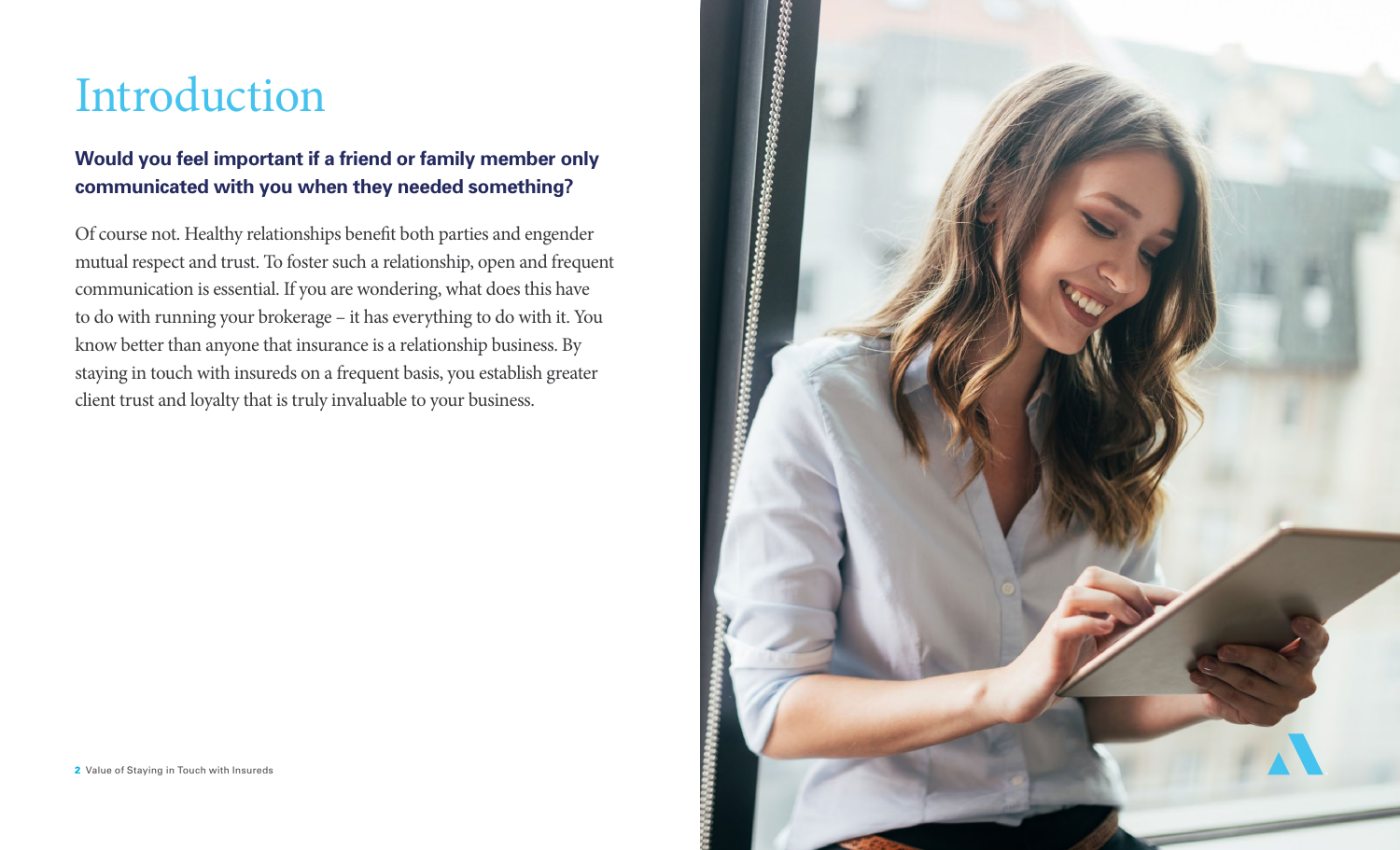# The Benefits of Consistent Communications

**Consistency is key in keeping in touch with your customers and prospects. We are creatures of habit, and maintaining a consistent communications cadence is an important part of becoming part of your customers and prospects day-to-day existence. Benefits of consistent communication include:** 



### **Reinforces your brand's value.**

The more often you send helpful content to clients and prospects, the easier it is for recipients to keep your brand top of mind.



### **Elevates your role as a trusted advisor.**

Proactively sending your customers and prospects information about products they might not know about; how to save money on their insurance; and/ or new coverage configurations based on a recent life event they've experienced showcases your expertise and conveys that you have their best interests at heart.



### **Fosters customer loyalty.**

Communicating only when it's time to renew or upsell not only leaves a bad impression, it can result in lost business. Proactively communicating on a regular basis with helpful news or information engages customers and prospects, and demonstrates that you're willing to go above and beyond with your service, which improves customer loyalty.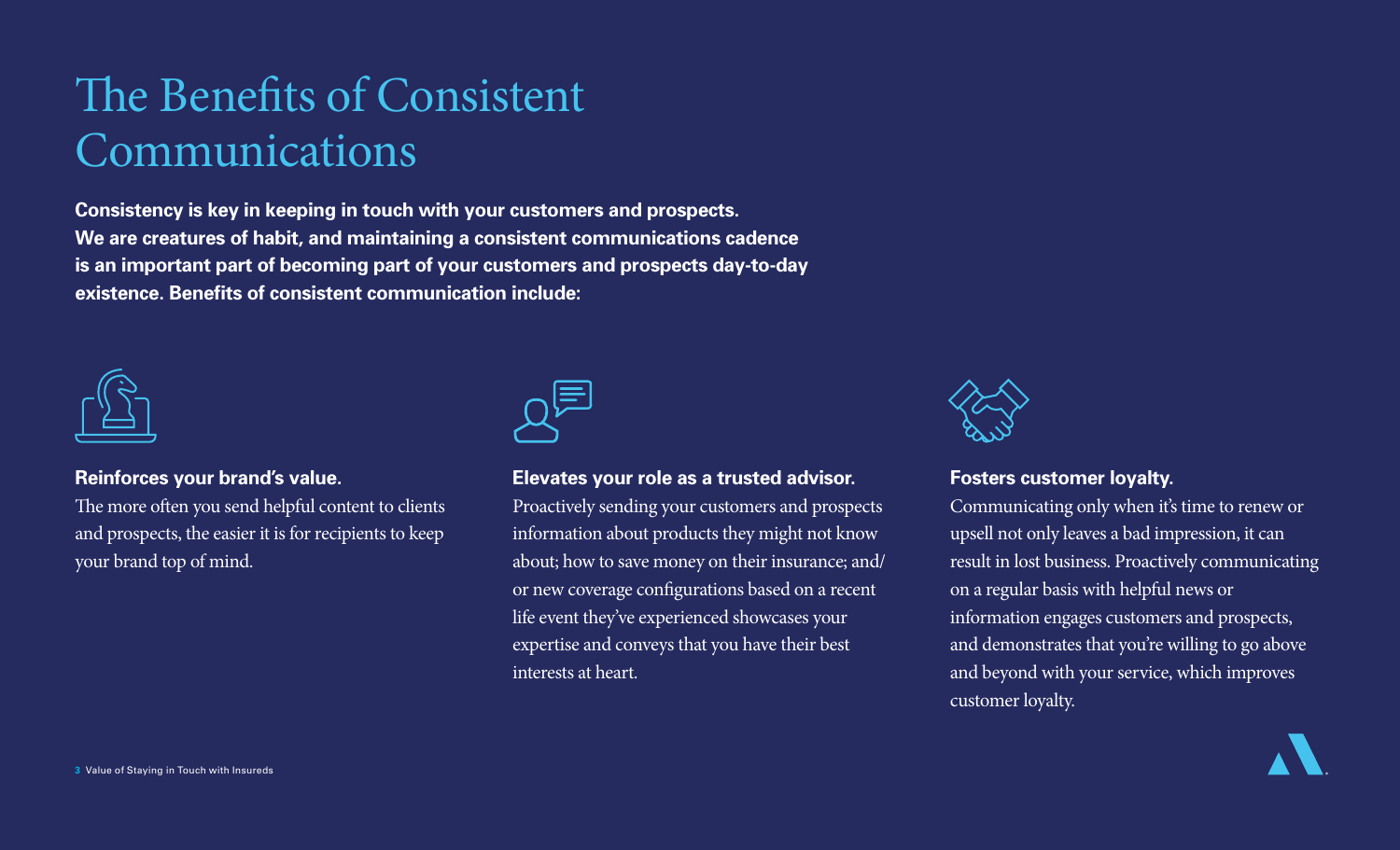# Balancing Quantity and Quality of Communications

**The #1 reason why individuals flag emails as spam is they receive too many, too often from a business. It is important to closely monitor the frequency of your communications and your recipients' engagement. Email statistics can ultimately tell you how often your customers and prospects prefer to be contacted. In order to prevent them from disengaging, below are some email frequency guidelines:** 



#### **Information emails:**

Send as needed. These types of emails should provide customers with information that is needed or expected. An example of this type of communication would be if you need to communicate a client's policy change.

#### **Newsletters:**

Send no more than once a week and at least once a month. Newsletters should keep customers and prospects informed about your business and brand. An example of this type of communication would be How-To articles, organizational changes, seasonal announcements, among others.



### **Promotional emails:**

Send 2 – 3 per list per month. Promotional emails should increase awareness about your products or services and generate revenue. An example of this type of communication would be Bundle & Save promotions, holiday promotions, and more.